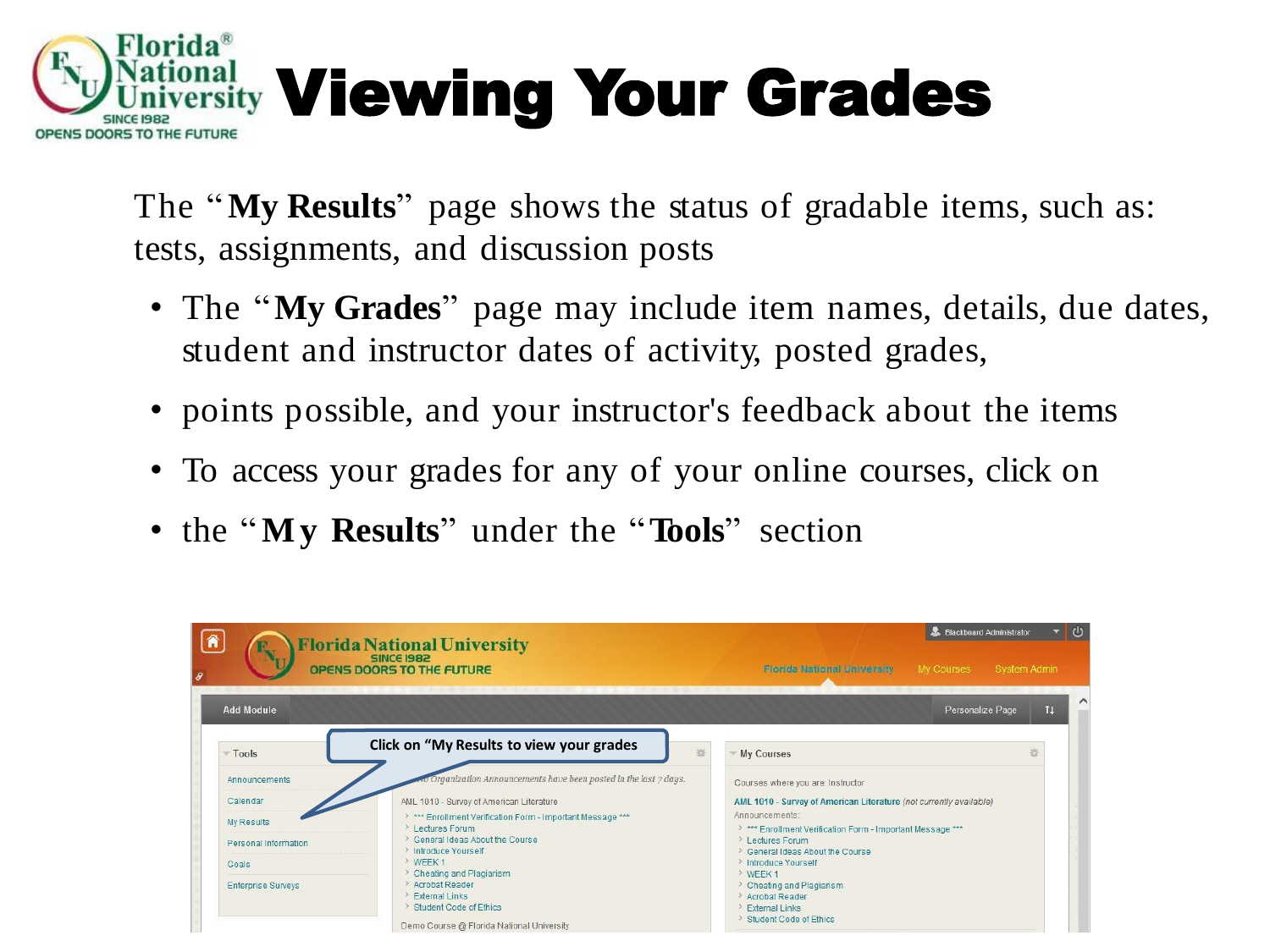

Click on the course's name to access your grades. All your grades' information appears on the right. It will show all the graded items (assignments, quizzes, midterm and final exam, etc.)

Your submission dates, grades and instructor's feedback.

| 命                      | My Results                                                                          | Click to see all your courses | spanic American Literature                                                                                                                                              | <b>Course Name</b>                   |           |
|------------------------|-------------------------------------------------------------------------------------|-------------------------------|-------------------------------------------------------------------------------------------------------------------------------------------------------------------------|--------------------------------------|-----------|
| $\frac{1}{2}$          | Last Evaluated                                                                      | All Courses                   | <b>Hispanic American Literature</b>                                                                                                                                     |                                      |           |
| $\bigodot^3$<br>因<br>圍 | In Hispanic American Literature<br>Click on the course's name to access your grades | Your grades                   | CALCULATED RESULTS<br>Total<br>$0.00$ /1,010<br>Result<br>Description Evaluation Criteria<br><b>UPCOMING</b><br><b>Evaluation for Online Instruction</b><br>Description | Your assignments<br>Due: Oct 3, 2007 | Due dates |
|                        |                                                                                     |                               | $-12.5$ Extra credit Week 1 (2.5 points)<br>Description                                                                                                                 | Due: Jun 30, 2013                    |           |
|                        |                                                                                     |                               | $-12.5$ Extra credit week 2 (2.5 points)<br>Description                                                                                                                 |                                      |           |
|                        |                                                                                     |                               | $-12.5$ Extra credit week 3 (2.5 points)<br><b>Description</b>                                                                                                          |                                      |           |
|                        |                                                                                     |                               | $-12.5$ Extra Credit Week 5 (2.5 points)<br>Description                                                                                                                 |                                      |           |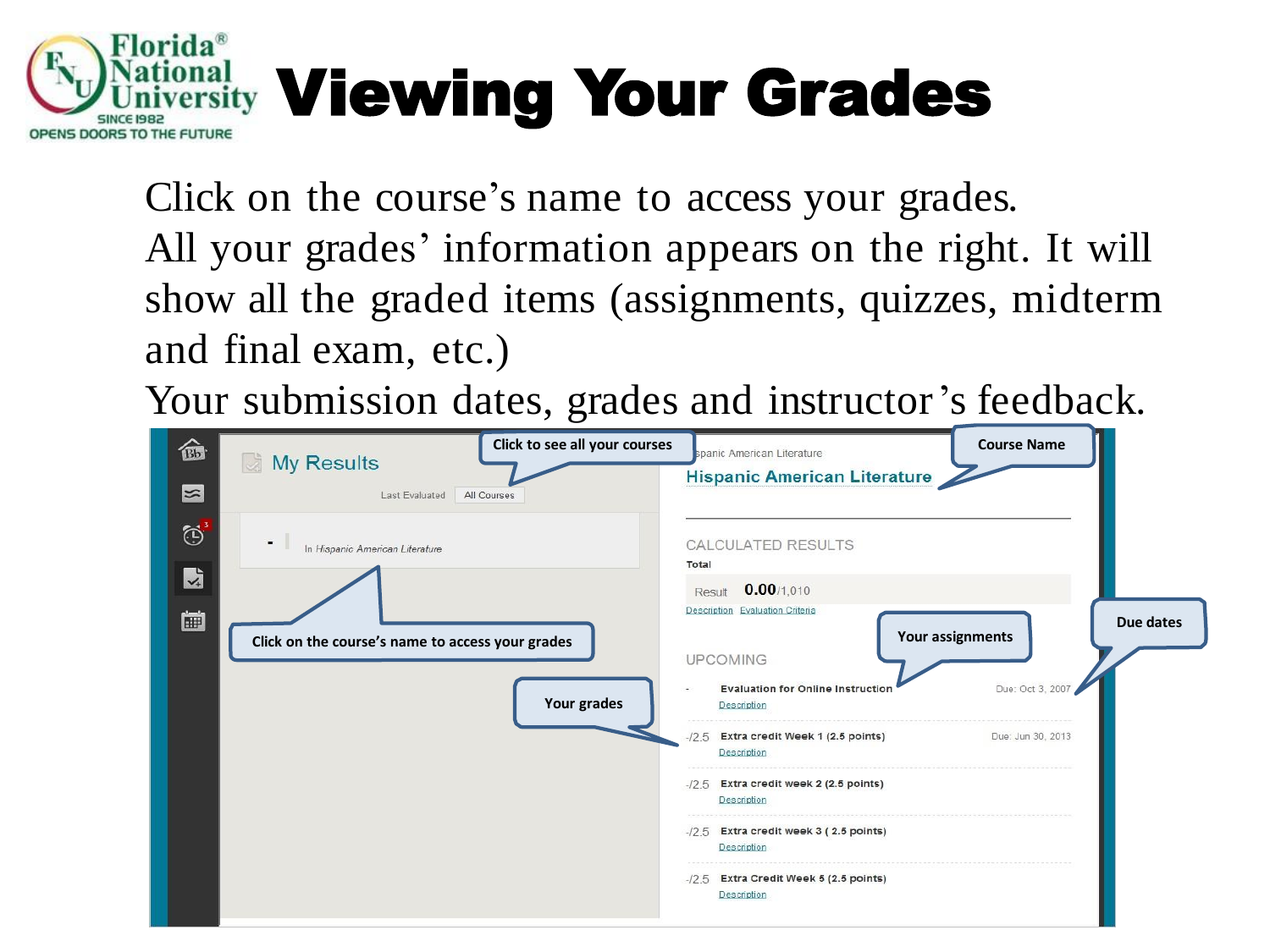

• Another way to view your grades is through your online course, click on the "**Tools**" button in the course menu

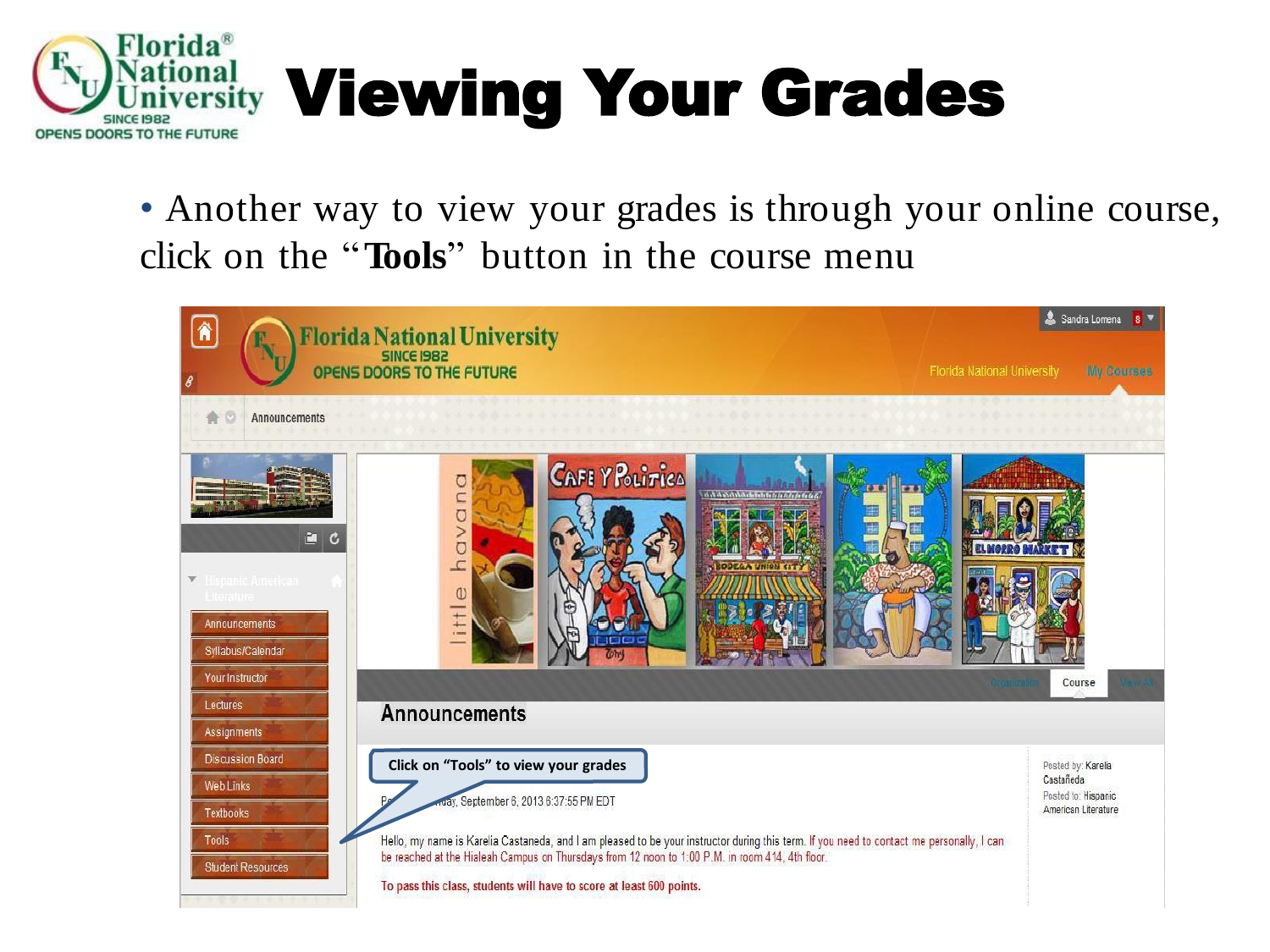

## Click on "**My Results** "